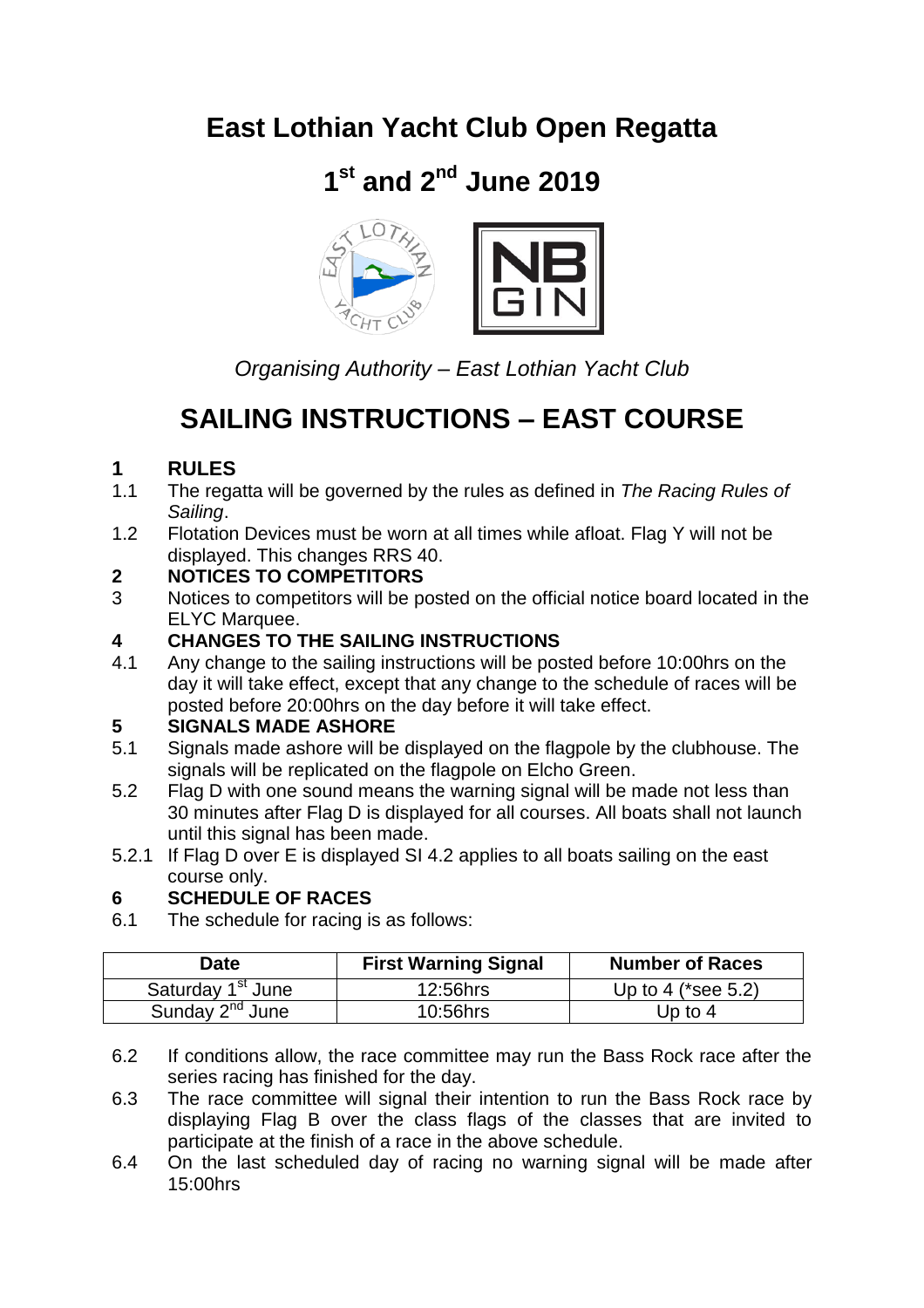## **7 CLASS FLAGS**

**7.1** The class flags to be used shall be posted on the official notice board before 11:30hrs on Saturday 1<sup>st</sup> June and advised at the briefing.

# **8 RACING AREAS**

The courses will be set in the area to the north east of North Berwick harbour, extending east towards the Bass Rock.

## **9 THE COURSES**

- 9.1 The diagram in Attachment A shows the courses to be sailed for the schedule of racing.
- 9.2 The diagram in Attachment B shows the course to be sailed for the Bass Rock race.
- 9.3 The approximate magnetic bearing to the first mark may be displayed on the committee boat.

### **10 MARKS**

10.1 Course marks shall be as detailed in the course chart in Attachment A and B and generally be yellow or orange cylindrical marks or red or yellow spherical buoys.

### **11 THE START**

- 11.1 The line is defined as the line between the mast displaying an orange flag on the committee boat and the pin end buoy.
- 11.2 An inner limit mark may be used to protect the committee boat. If used, no yacht shall pass between the limit mark and the committee boat.
- 11.3 The race committee may choose to use a single starting sequence for a class or a rolling starting sequence to start a race as follows. This changes RRS 26.

| <b>Time</b>                                                        | <b>Signal</b>                      | <b>Signals Displayed/Removed</b>                             |
|--------------------------------------------------------------------|------------------------------------|--------------------------------------------------------------|
| 4 minutes                                                          | <b>Warning Signal</b>              | 1 <sup>st</sup> Class flag displayed.                        |
| 2 minutes                                                          | <b>Preparatory Signal</b>          | Preparatory signal displayed and next class                  |
|                                                                    |                                    | flag displayed if rolling sequence.                          |
| 0 minutes                                                          | 1 <sup>st</sup> Class Start Signal | 1 <sup>st</sup> Class flag removed and preparatory, if not a |
|                                                                    |                                    | rolling sequence. The race committee                         |
|                                                                    |                                    | may change the preparatory signal                            |
|                                                                    |                                    | displayed for the next start.                                |
| +2 minutes                                                         | 2 <sup>nd</sup> Class Start Signal | Class flag removed. Preparatory may change.                  |
| Rolling sequence repeats with start signals at 2 minute intervals. |                                    |                                                              |

- 11.4 In the event of a general recall the class that has failed to start will go to the end of the start sequence. The classes yet to start will continue without alteration. This changes RRS 29.2.
- 11.4.1 For general recalls of any class except the last one, the first substitute will be removed without a sound signal 1 minute after the starting signal of that class.
- 11.4.2 RRS 29.2 will apply in the event of a general recall for the last class starting.
- 11.5 A boat that does not start within 10 minutes of her warning signal shall be scored Did Not Start without a hearing. This changes RRS A4 and A5.

## **12 THE FINISH**

- 12.1 The finish line is defined by the course diagram in Attachment A.
- 12.2 An inner limit mark may be used to protect the committee boat. If used, no yacht shall pass between the limit mark and the committee boat.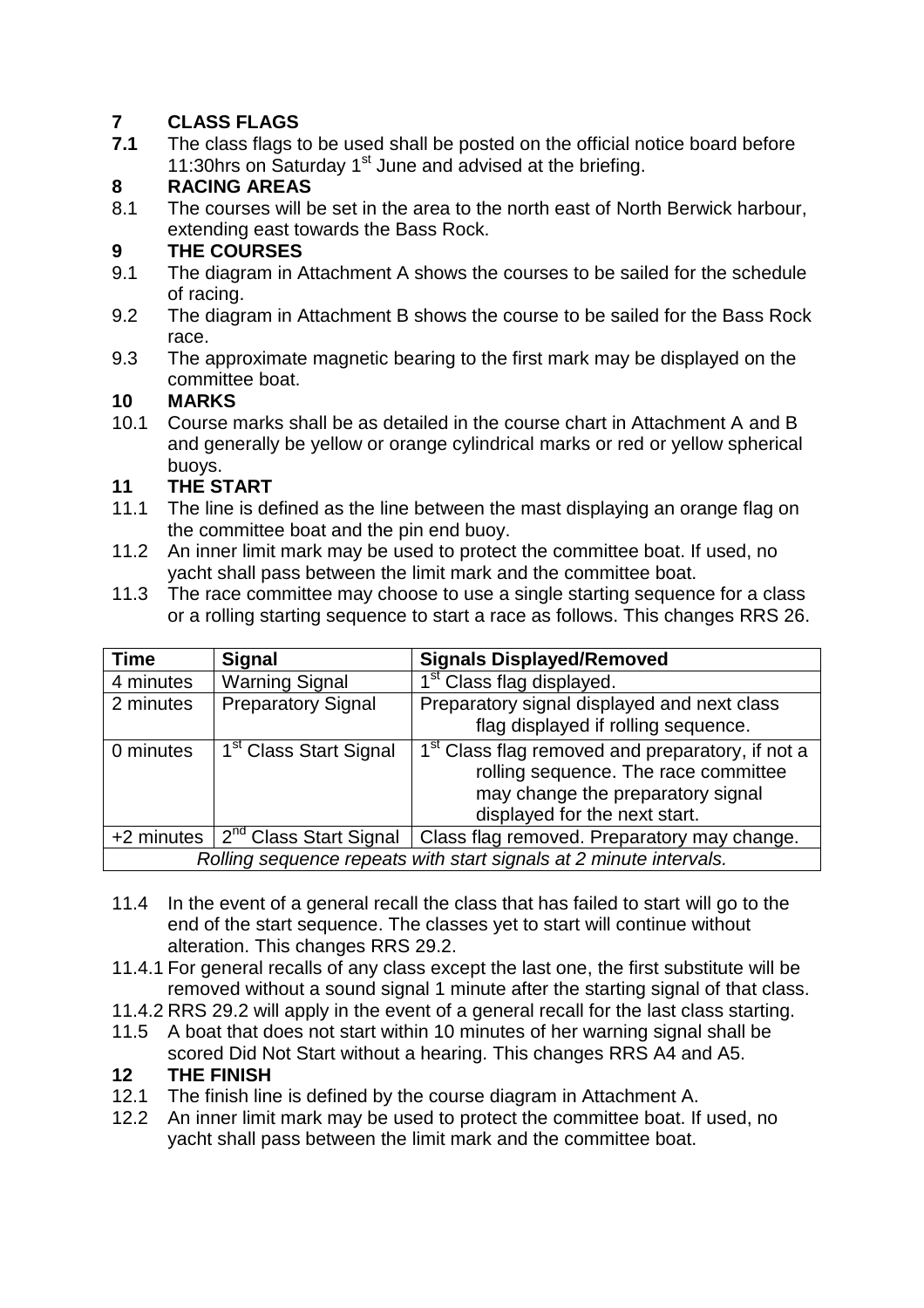- 12.3 The race committee shall signal the intention to finish boats by displaying flag S with two sounds on the committee boat. The race committee may display flag S over class flags indicating that those classes only are to finish.
- 12.4 The race committee may move the committee boat at the finish from its position at the start.
- 12.5 A race committee rib may display a numeral pennant 1 in the vicinity of mark 1 to indicate that some or all of the races on course 1 have been shortened in accordance with RRS 32
- 12.6 A race committee rib may display a numeral pennant 2 in the vicinity of mark 2 to indicate that some or all of the races on course 2 have been shortened in accordance with RRS 32

### **13 PENALTY SYSTEM**

- 13.1 In the event that a boat breaks rule 31, touching a mark, they shall take their penalty, if applicable, as per their class rules, only if they have their own class start and are not sailing in the general handicap fleet.
- 13.2 If a boat who is sailing in a general handicap fleet breaks rule 31, touching a mark, they shall exonerate themselves by taking a one-turn penalty.

### **14 TIME LIMITS AND TARGETS**

- 14.1 The target time for the first boat finishing in each class will be 45 minutes and the mark 1 and mark 2 time limit will be 30 minutes. If no boat sailing course 1 has passed mark 1 within the mark 1 time limit the race will be abandoned. If no boat sailing course 2 has passed mark 2 within the mark 2 time limit the race will be abandoned. Failure to meet these target times will not be grounds for redress. This changes RRS 62.1(a)
- 14.2 The race committee may finish boats failing to finish within 30 minutes after the first boat sails the course and finishes by their observed position on the course. This changes RRS 35, A4 and A5. Flag W will be displayed to indicate boats have finished on the course.

## **15 PROTESTS AND REQUESTS FOR REDRESS**

15.1 Protests, in accordance with RRS 60, shall be written on the standard forms available from the ELYC race office and lodged not more than 60 minutes after the finishing time of the last boat in the last race of the day. Protest hearings will commence as soon as possible thereafter. The protests to be heard will be posted on the notice board at the end of the protest time limit.

#### **16 SCORING**

- 16.1 One race is required to be completed to constitute a series.
- 16.1.1 When fewer than four races have been completed, a boat's series score will be the total of her race scores.
- 16.1.2 When from four to six races have been completed, a boat's series score will be the total of her race scores excluding her worst score.
- 16.2 If different classes start together and are in one race, results will be determined using the Portsmouth Yardstick system and average lap times.

# **17 SAFETY REGULATIONS**

A boat that retires from a race shall notify the race committee as soon possible.

#### **18 REPLACEMENT OF CREW OR EQUIPMENT**

- 18.1 Substitution of competitors will not be allowed without prior written approval of the race committee.
- **19 RADIO COMMUNICATION**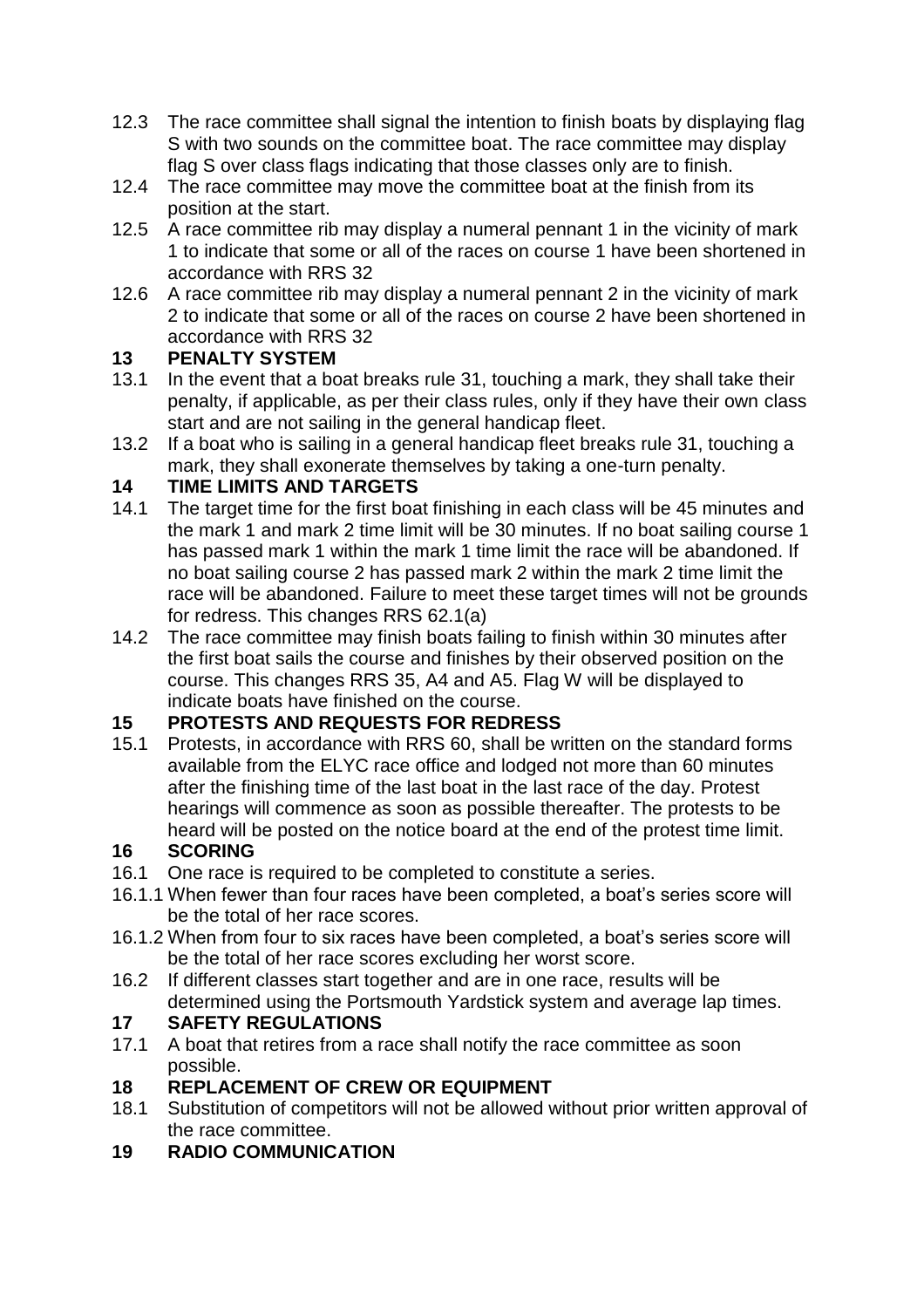19.1 Except in an emergency, a boat that is racing shall not make voice or or data transmissions and shall not receive voice or data communications that is not available to all boats. The organising authority recommends that boats taking part in the Bass Rock race carry a VHF radio.

#### **20 PRIZES**

20.1 Prizes will be presented at the prize-giving that will take place on Sunday in the marquee after racing.

#### **21 DISCLAIMER OF LIABILITY**

21.1 Competitors participate in the regatta entirely at their own risk. See RRS 4, Decision to Race. The organizing authority will not accept any liability for material damage or personal injury or death sustained in conjunction with you or prior to, during, or after the regatta.

#### **22 INSURANCE**

23 Each participating boat shall be insured with valid third-party liability insurance with minimum cover of £3,000,000.

#### **Attachment A**





A 1.1: The courses to be sailed are as follows. All marks to be left to port with the exception of 3P.

- 1 Course 1: 1 1s 3S/P
- 2 Course 2: 2 2s 3S/P

A 1.2: Boats shall sail these courses until flag S is displayed on the committee boat with two sounds signals and then proceed to the finish line  $(CB - F)$  after completing the lap they are on.

A 1.3: The course that each class will sail will be displayed on the side of the committee boat and advised at the briefing.

A 1.4: If the race committee are unable to lay both gate marks (3P and 3S) and only one is laid, boats shall treat this mark as 3S and leave it to port.